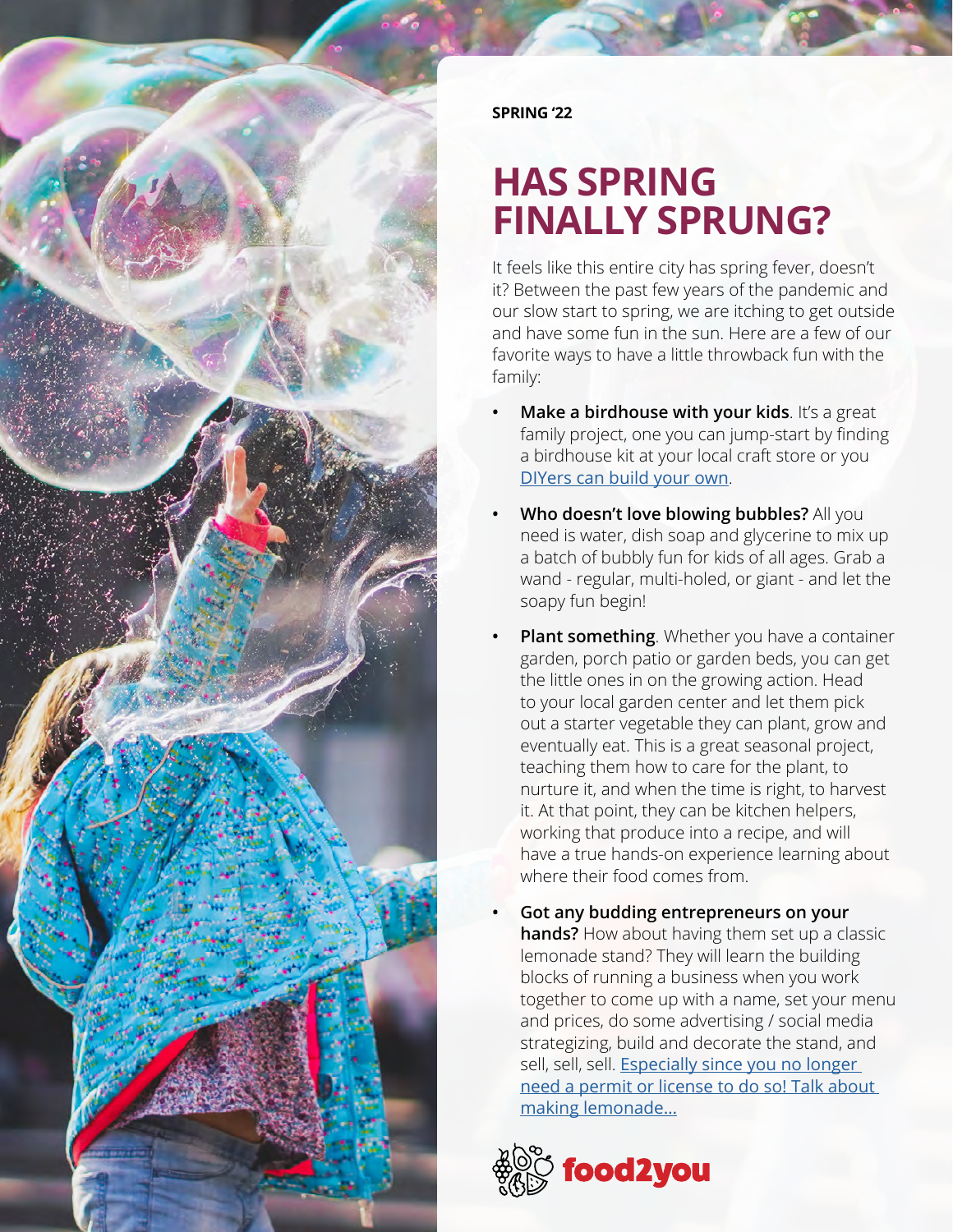#### **Waste not...**

Did you know that nearly 1/3 of all food produced around the world is discarded or wasted? That is over one billion tons every year - and the US is a big contributor to the problem. Tossing food isn't only a waste of money, that food goes to landfills where as it rots, it releases methane gas, which leads to climate change. Here are a few things you can do at home to lessen your food waste impact:

## **1.**

Embrace the "ugly" - Imperfect foods (aka ugly foods) get passed up by demand for picture perfect produce and lead to millions of pounds of food wasted annually. Show these ugly fruits and vegetables some love by asking for them at your grocery store, or at your local farmer's market where these perfectly good items are often offered at a reduced price. There are also [websites like](https://www.imperfectfoods.com/)  [this one](https://www.imperfectfoods.com/) to have imperfect foods shipped directly to your door.

## **2.**

Keep your fridge organized and store food in clear containers, so you can easily see what's in there. And remember the golden rule of food storage, FIFO - that's first in, first out. Make sure and rotate the older items to the front when adding newer items.

# **3.**

#### Skin is in!

So many nutrients are located in the produce (apples, potatoes, kiwi, cucumber, carrots and mangoes to name a few) and poultry (chicken) skin. You can add them to smoothies (along with stems - think kale, and tops - strawberries, carrots, beets) for a nutrient punch. The peels from citrus fruits, apples and cucumbers can spruce up your water, and after you drink it, those peels can be added to your smoothie or [composted](https://www.epa.gov/recycle/composting-home).

### **4.**

Speaking of composting, in addition to produce, did you know your coffee grounds can be composted? In addition to being a natural mosquito repellant (sprinkle used grounds in grassy areas), your coffee waste is an excellent fertilizer for plants. Coffee grounds are high in nitrogen, phosphorus and potassium, which are great for plants. [Here's a great primer to get](https://www.npr.org/2020/04/07/828918397/how-to-compost-at-home)  [you started](https://www.npr.org/2020/04/07/828918397/how-to-compost-at-home).

With a little effort and minimal changes to the way we use and consume food, we can save money and reduce the impact on the environment. Win win!